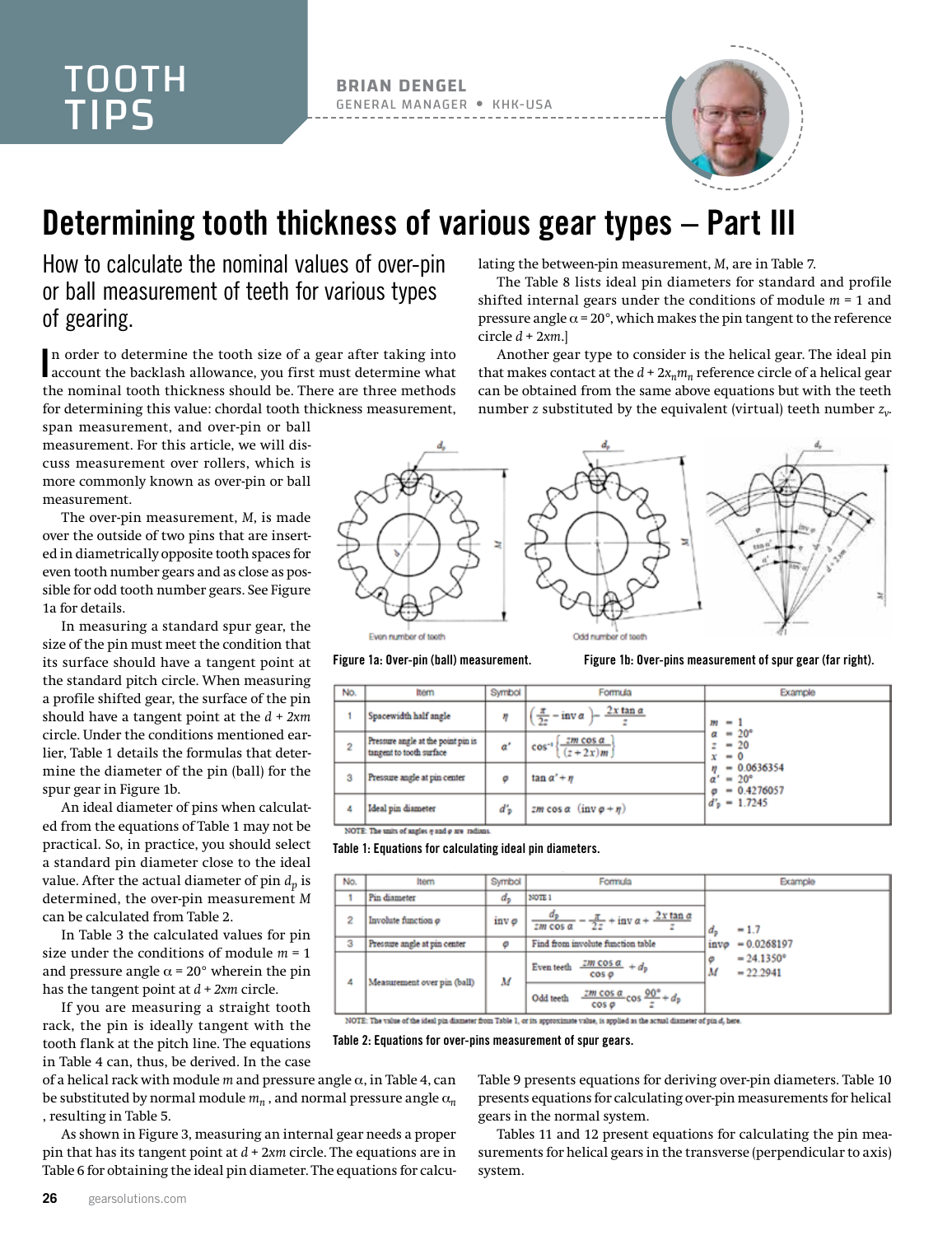



Figure 2: Over-pins measurement for a rack using a pin or a ball.

 $m=1$ ,  $\alpha=20^{\circ}$ Profile shift coefficient x No. of tach z  $-0.4$  $-0.2$ 0  $0.2$  $0.4$  $0.6$  $0.8$  $1.0$  $10$ 1.6347 1.7886 1.9979 2.2687 2.6079 3.0248 3.5315 20 1.6500 1.7244 1.8140 1.9306 2.0718 2.2389 2.4329 1.6231 1.7057 1.8369 2.0324 2.1542 30 1.6418 1.6649 1.7632 1.9267 1.6967 1.7389 1.7930 40 1.6500 1.6669 1.8589 1.9365 2.0257 50 1.6547 1.6680 1.6915 1.7247 1.7675 1.8196 1.8810 1.9515 60 1.6881 1.6577 1.6687 1.7155 1.7509 1.7940 1.8448 1.0032 70 1.6598 1.6692 1.6857 1.7090 1.7391 1.7759 1.8193 1.8691 80 1.6839 1.7304 1.8003 1.8438 1.6613 1.6695 1.7042 1.7625 1.8242 90 1.6825 1.7237 1.7857 1.6625 1.6698 1.7005 1.7521 1.6814 1.6975 1.7184 1.7439 1.7740 1.8087 1.6700 100 1.6635 110 1.6642 1.6701 1.6805 1.6951 1.7140 1.7645 1.7960 1.7372 120 1.6703 1.6797 1.7104 1.6649 1.6931 1.7316 1.7567 1.7855 130 1.6654 1.6704 1.6791 1.6914 1.7074 1.7269 1.7500 1.7766 1.6705 140 1.6659 1.6785 1.6900 1.7048 1.7229 1.7443 1.7690 150 1.6663 1.6706 1.6781 1.6887 1.7025 1.7194 1.7394 1.7625 1.6777 1.7006 160 1.6666 1.6706 1.6876 1.7164 1.7351 1.7567 170 1.6707 1.6773 1.6867 1.6988 1.7137 1.7314 1.7517 1.6669 180 1.6672 1.6707 1.6770 1.6858 1.6973 1.7114 1.7280 1.7472 190 1.6708 1.6767 1.6851 1.6959 1.7093 1.7250 1.7432 1.6674 200 1.6708 1.6764 1.6947 1.7223 1.7396 1.6676 1.6844 1.7074

gears.

Table 3: The size of pin which has the tangent point at  $d = 2xm$  circle for spur gears.

| No.            | hom                         | Symbol | Formula                                     | Example                                                                   |
|----------------|-----------------------------|--------|---------------------------------------------|---------------------------------------------------------------------------|
|                | Ideal pin diameter          | ď,     | $\pi m - s$<br>cos a                        | $\qquad \qquad \blacksquare$<br>m<br>ш<br>a<br>۵V<br>$\equiv$<br>$\equiv$ |
| $\overline{2}$ | Measurement over pin (ball) | М      | đ.<br>$\pi m =$<br>Η<br>tan a<br>sin a<br>۰ | 0/10<br>đ<br>۰<br>đr<br>≕<br>М<br>$\equiv$                                |

Table 4: Equations for over-pins measurement of straight racks.

| No. | Symbol<br>ltem              |   | Formula                                                               | Example                                                                                                      |
|-----|-----------------------------|---|-----------------------------------------------------------------------|--------------------------------------------------------------------------------------------------------------|
|     | Ideal pin diameter          | ď | $\pi m - s$<br>cos a <sub>n</sub>                                     | $m_{\rm n}$ =<br>$= 15^{\circ}$<br>$20^{\circ}$<br>$a_n = 1$<br>.5708<br>$\equiv$<br>1.6716<br>$\frac{1}{2}$ |
| 2   | Measurement over pin (ball) | м | d.<br>$\pi m_* - 5$<br>T<br>n<br>$\sin \alpha_n$<br>$tan \alpha$<br>۰ | $d_{\rm P}$<br>$\equiv$<br>do<br>Η<br>14,0000<br>$\blacksquare$<br>$= 15.1774$<br>M                          |

| No.            | Itom                                                           | Symbol | Formula                                             | Example                                                                                                                                     |  |
|----------------|----------------------------------------------------------------|--------|-----------------------------------------------------|---------------------------------------------------------------------------------------------------------------------------------------------|--|
|                | Spacewidth half angle                                          | m      | $2x \tan \alpha$<br>$\frac{\pi}{2z}$ + inv $\alpha$ | $\blacksquare$<br>m                                                                                                                         |  |
| $\overline{2}$ | Pressure angle at the point pin is<br>tangent to tooth surface | α      | $\frac{zm \cos \alpha}{(z+2x)m}$<br>$cos^{-1}$      | $= 20^{\circ}$<br>α<br>40<br>$\frac{1}{2} \left( \frac{1}{2} \right) \left( \frac{1}{2} \right) \left( \frac{1}{2} \right)$<br>z<br>$x = 0$ |  |
| 3              | Pressure angle at pin center                                   | ۰      | $\tan \alpha' = \eta$                               | $= 0.054174$<br>η<br>$= 20^{\circ}$<br>$\alpha$<br>$= 0.309796$<br>o                                                                        |  |
| 4              | Ideal pin diameter                                             | ď,     | zm cos $\alpha$ ( $\eta$ – inv $\rho$ )             | $d'_{p} = 1.6489$                                                                                                                           |  |

NOTE: The units of angles q, p are radians.



Figure 4: Three wire method of a worm.

As noted in Figure 4, worms can be measured using the three-wire method. The tooth profile of type III worms, which are the most popular, are cut by standard cutters with a pressure angle  $\alpha_0$  = 20°. This results in the normal pressure angle of the worm being a bit smaller than 20°. Equation 1 shows how to calculate the normal pressure angle of a type III worm in the AGMA system.

$$
a_{\rm n}=a_{\rm o}\,-\,\frac{90}{z_{\rm n}}\,\frac{r}{r_{\rm o}\cos^2\gamma+r}\,\sin^3\gamma
$$

Where *r*: Worm reference radius *r*<sup>0</sup>: Cutter radius *z1*: Number of threads γ: Lead angle of worm

The exact equation for measuring type III worms using the three-wire method is not only difficult to comprehend but also hard to calculate precisely. As such, there are two approximate calculation methods that you can use:

a) Regard the tooth profile of the worm as a straight tooth profile of a rack and apply its equations. Using this system, the threewire method of a worm can be calculated as detailed in Table 13.

These equations presume the worm lead angle to be very small and can be neglected. Of course, as the lead angle gets larger, the equations' error gets correspondingly larger. If the lead angle is considered as a factor, the proper equations are detailed in Table 14.

## Table 5: Equations for over-pins measurement of helical racks.

Table 6: Equations for calculating pin diameter for internal gears.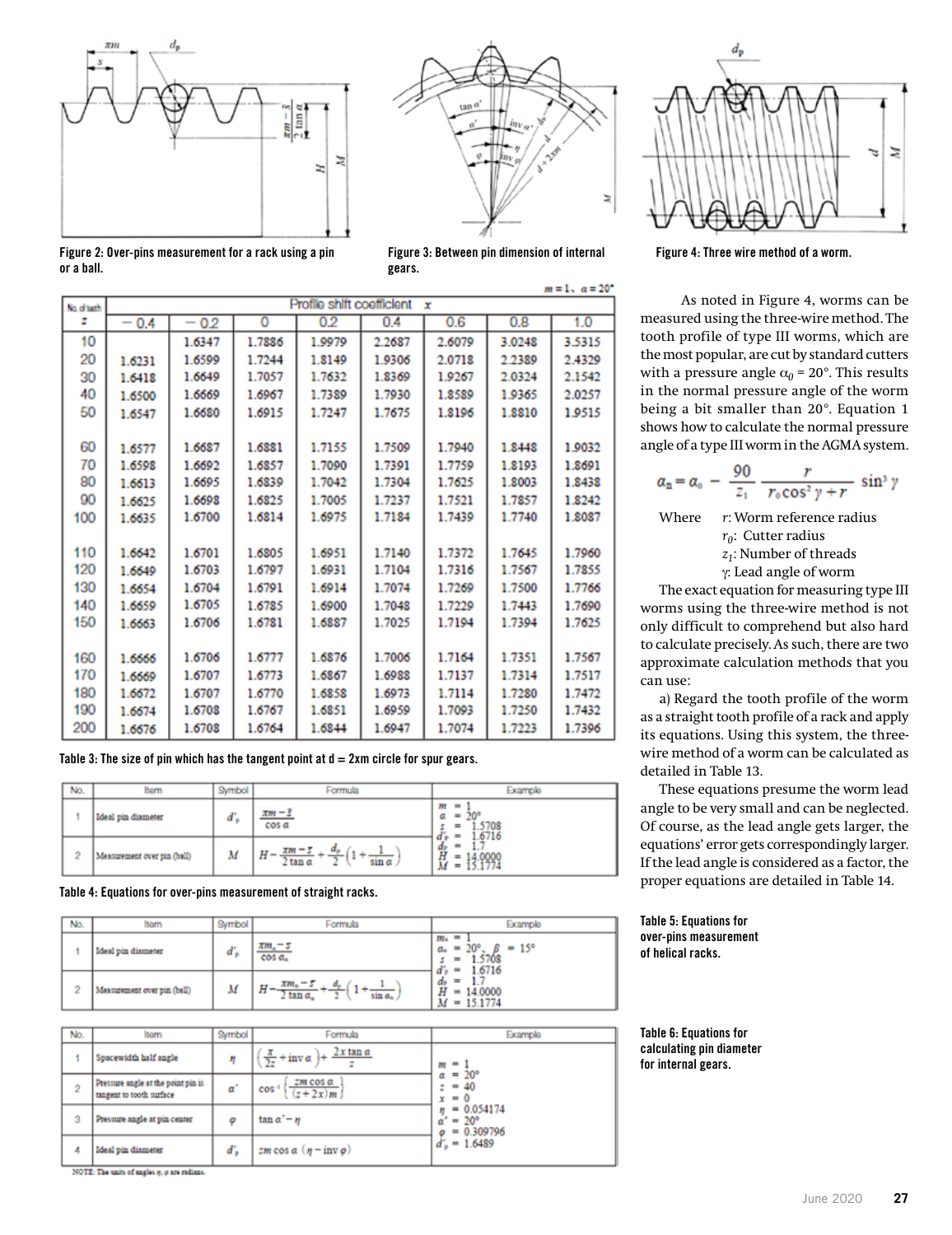b) Consider a worm to be a helical gear. This means applying the equations for cal culating over pins measurement of a helical gear to the case of three wire method for a worm. Because the tooth profile of Type III worm is not an involute curve, this method yields an approximation. However, the accu racy is quite adequate in practice.

Tables 15 and 16 contain equations based on the axial system. Tables 17 and 18 are based on the normal system.

Tables 17 and 18 show the calculations of a worm in the normal module system. Basically, the normal module system and the axial module system have the same form of equations. Only the notations of module make them different.

Due to the tooth form of bevel gearing, whether it is straight or spiral tooth, this measurement over pins method is not pos sible and cannot be used.

Using these tables and formulas, you will be able to determine the proper over-rollers measurement for your spur gear, helical gear, internal ring gear, gear rack, or worm. From these calculated values and the actual measured values, you can determine the tooth thinning or backlash allowance cut into the gear.

## ABOUT THE AUTHOR

Brian Dengel is general manager of KHK-USA, which is based in Mineola, New York. Go online to [www.khkgears.us](http://www.khkgears.us)

> Table 10: Equations for calculating over-pins measurement for helical gears in the normal system.

--------------------

| No.                     | Itom                                                                                          | Symbol | Formula                                                                                                    | Example                                           |
|-------------------------|-----------------------------------------------------------------------------------------------|--------|------------------------------------------------------------------------------------------------------------|---------------------------------------------------|
|                         | Pin (ball) diameter                                                                           | d.     | <b>See NOTE I</b>                                                                                          |                                                   |
| $\overline{2}$          | Involute function o                                                                           | inv ø  | $2x \tan \alpha$<br>$2m$ cos $\alpha$                                                                      | $= 1.7$<br>d.                                     |
| $\overline{\mathbf{3}}$ | Pressure angle at pin center                                                                  |        | Find from involute function table                                                                          | $= 0.0089467$<br>invo                             |
| 4                       | Between pins measurement                                                                      | М      | $\frac{2m\cos\alpha}{a} - d_p$<br>Even teeth<br>$cos \sigma$                                               | $= 16.9521$ <sup>*</sup><br>Θ<br>М<br>$= 37.5951$ |
|                         |                                                                                               |        | $\frac{2m \cos \alpha}{2m \cos \alpha} \cos \frac{90^{\circ}}{m} - d_{\rm p}$<br>Odd teeth<br>$cos \sigma$ |                                                   |
|                         | MATE: They extented the ideal site discusses. They always the company angeled could six their |        |                                                                                                            |                                                   |

| Profile shift coefficient x<br>ka altazh<br>for between pin<br>$-0.4$<br>1,0<br>z<br>0.2<br>٥<br>0.2<br>0.6<br>0.8<br>0.4<br>$\overline{\phantom{a}}$<br>measurement of internal<br>10<br>1.6758<br>1.7283<br>1.7519<br>1.7092<br>1.4789<br>1.5936<br>1.7460<br>gears (above).<br>20<br>1.6284<br>1.6759<br>1.7047<br>1.7154<br>1.7084<br>1.6837<br>1.5604<br>1.4687<br>30<br>1.6751<br>1.5942<br>1.6418<br>1.6949<br>1.7016<br>1.6956<br>1.6771<br>1.5309<br>40<br>1.6489<br>1.6745<br>1.6123<br>1.6895<br>1.6944<br>1.6893<br>1.6744<br>1.5640<br>50<br>1.6532<br>1.6740<br>1.6236<br>1.6862<br>1.6900<br>1.6856<br>1.6732<br>1.5845<br>Table 8: The size of<br>1.6725<br>1.6312<br>1.6562<br>1.6737<br>1.6839<br>1.6870<br>1.6832<br>60<br>1.5985<br>pin that is tangent at<br>70<br>1.6368<br>1.6583<br>1.6734<br>1.6822<br>1.6849<br>1.6815<br>1.6721<br>1.6086<br>reference circle $d +$<br>80<br>1.6732<br>1.6718<br>1.6410<br>1.6600<br>1.6810<br>1,6833<br>1.6802<br>1.6162<br>90<br>1.6612<br>1.6731<br>1,6820<br>1.6792<br>1.6717<br>1.6443<br>1.6800<br>2xm for internal gears<br>1.6222<br>100<br>1.6729<br>1.6470<br>1.6622<br>1.6792<br>1,6810<br>1.6784<br>1.6715<br>1.6270<br>(left).<br>110<br>1.6728<br>1.6785<br>1.6801<br>1.6778<br>1.6715<br>1.6492<br>1.6631<br>1.6310<br>120<br>1.6727<br>1.6714<br>1.6510<br>1.6638<br>1.6779<br>1.6794<br>1.6772<br>1.6343<br>1.6644<br>1.6727<br>1.6775<br>1.6788<br>1.6768<br>1.6714<br>130<br>1.6525<br>1.6371<br><b>Table 9: Equations for</b><br>140<br>1.6539<br>1.6726<br>1.6771<br>1,6783<br>1.6764<br>1.6714<br>1.6649<br>1.6395<br>150<br>1.6779<br>1.6725<br>1.6761<br>1.6713<br>1.6550<br>1.6653<br>1.6767<br>calculating pin diameter<br>1.6416<br>for helical gears in the<br>160<br>1.6713<br>1.6725<br>1.6764<br>1.6775<br>1.6758<br>1.6561<br>1.6657<br>1.6435<br>normal system. (below)<br>1.6713<br>170<br>1.6570<br>1.6724<br>1.6761<br>1.6771<br>1.6755<br>1.6661<br>1.6451<br>180<br>1.6753<br>1.6578<br>1.6664<br>1.6724<br>1.6759<br>1.6768<br>1.6713<br>1.6466<br>190<br>1.6723<br>1.6751<br>1.6713<br>1.6585<br>1.6666<br>1.6757<br>1.6766<br>1.6479<br>200<br>1.6723<br>1.6755<br>1.6749<br>1.6713<br>1.6591<br>1.6669<br>1.6763<br>1.6490 |  |  |  |  | $m = 1. a = 20^{\circ}$ | <b>Table 7: Equations</b> |
|---------------------------------------------------------------------------------------------------------------------------------------------------------------------------------------------------------------------------------------------------------------------------------------------------------------------------------------------------------------------------------------------------------------------------------------------------------------------------------------------------------------------------------------------------------------------------------------------------------------------------------------------------------------------------------------------------------------------------------------------------------------------------------------------------------------------------------------------------------------------------------------------------------------------------------------------------------------------------------------------------------------------------------------------------------------------------------------------------------------------------------------------------------------------------------------------------------------------------------------------------------------------------------------------------------------------------------------------------------------------------------------------------------------------------------------------------------------------------------------------------------------------------------------------------------------------------------------------------------------------------------------------------------------------------------------------------------------------------------------------------------------------------------------------------------------------------------------------------------------------------------------------------------------------------------------------------------------------------------------------------------------------------------------------------------------------------------------------------------------------------------------------------------------------------------------------------------------------------------|--|--|--|--|-------------------------|---------------------------|
|                                                                                                                                                                                                                                                                                                                                                                                                                                                                                                                                                                                                                                                                                                                                                                                                                                                                                                                                                                                                                                                                                                                                                                                                                                                                                                                                                                                                                                                                                                                                                                                                                                                                                                                                                                                                                                                                                                                                                                                                                                                                                                                                                                                                                                 |  |  |  |  |                         |                           |
|                                                                                                                                                                                                                                                                                                                                                                                                                                                                                                                                                                                                                                                                                                                                                                                                                                                                                                                                                                                                                                                                                                                                                                                                                                                                                                                                                                                                                                                                                                                                                                                                                                                                                                                                                                                                                                                                                                                                                                                                                                                                                                                                                                                                                                 |  |  |  |  |                         |                           |
|                                                                                                                                                                                                                                                                                                                                                                                                                                                                                                                                                                                                                                                                                                                                                                                                                                                                                                                                                                                                                                                                                                                                                                                                                                                                                                                                                                                                                                                                                                                                                                                                                                                                                                                                                                                                                                                                                                                                                                                                                                                                                                                                                                                                                                 |  |  |  |  |                         |                           |
|                                                                                                                                                                                                                                                                                                                                                                                                                                                                                                                                                                                                                                                                                                                                                                                                                                                                                                                                                                                                                                                                                                                                                                                                                                                                                                                                                                                                                                                                                                                                                                                                                                                                                                                                                                                                                                                                                                                                                                                                                                                                                                                                                                                                                                 |  |  |  |  |                         |                           |
|                                                                                                                                                                                                                                                                                                                                                                                                                                                                                                                                                                                                                                                                                                                                                                                                                                                                                                                                                                                                                                                                                                                                                                                                                                                                                                                                                                                                                                                                                                                                                                                                                                                                                                                                                                                                                                                                                                                                                                                                                                                                                                                                                                                                                                 |  |  |  |  |                         |                           |
|                                                                                                                                                                                                                                                                                                                                                                                                                                                                                                                                                                                                                                                                                                                                                                                                                                                                                                                                                                                                                                                                                                                                                                                                                                                                                                                                                                                                                                                                                                                                                                                                                                                                                                                                                                                                                                                                                                                                                                                                                                                                                                                                                                                                                                 |  |  |  |  |                         |                           |
|                                                                                                                                                                                                                                                                                                                                                                                                                                                                                                                                                                                                                                                                                                                                                                                                                                                                                                                                                                                                                                                                                                                                                                                                                                                                                                                                                                                                                                                                                                                                                                                                                                                                                                                                                                                                                                                                                                                                                                                                                                                                                                                                                                                                                                 |  |  |  |  |                         |                           |
|                                                                                                                                                                                                                                                                                                                                                                                                                                                                                                                                                                                                                                                                                                                                                                                                                                                                                                                                                                                                                                                                                                                                                                                                                                                                                                                                                                                                                                                                                                                                                                                                                                                                                                                                                                                                                                                                                                                                                                                                                                                                                                                                                                                                                                 |  |  |  |  |                         |                           |
|                                                                                                                                                                                                                                                                                                                                                                                                                                                                                                                                                                                                                                                                                                                                                                                                                                                                                                                                                                                                                                                                                                                                                                                                                                                                                                                                                                                                                                                                                                                                                                                                                                                                                                                                                                                                                                                                                                                                                                                                                                                                                                                                                                                                                                 |  |  |  |  |                         |                           |
|                                                                                                                                                                                                                                                                                                                                                                                                                                                                                                                                                                                                                                                                                                                                                                                                                                                                                                                                                                                                                                                                                                                                                                                                                                                                                                                                                                                                                                                                                                                                                                                                                                                                                                                                                                                                                                                                                                                                                                                                                                                                                                                                                                                                                                 |  |  |  |  |                         |                           |
|                                                                                                                                                                                                                                                                                                                                                                                                                                                                                                                                                                                                                                                                                                                                                                                                                                                                                                                                                                                                                                                                                                                                                                                                                                                                                                                                                                                                                                                                                                                                                                                                                                                                                                                                                                                                                                                                                                                                                                                                                                                                                                                                                                                                                                 |  |  |  |  |                         |                           |
|                                                                                                                                                                                                                                                                                                                                                                                                                                                                                                                                                                                                                                                                                                                                                                                                                                                                                                                                                                                                                                                                                                                                                                                                                                                                                                                                                                                                                                                                                                                                                                                                                                                                                                                                                                                                                                                                                                                                                                                                                                                                                                                                                                                                                                 |  |  |  |  |                         |                           |
|                                                                                                                                                                                                                                                                                                                                                                                                                                                                                                                                                                                                                                                                                                                                                                                                                                                                                                                                                                                                                                                                                                                                                                                                                                                                                                                                                                                                                                                                                                                                                                                                                                                                                                                                                                                                                                                                                                                                                                                                                                                                                                                                                                                                                                 |  |  |  |  |                         |                           |
|                                                                                                                                                                                                                                                                                                                                                                                                                                                                                                                                                                                                                                                                                                                                                                                                                                                                                                                                                                                                                                                                                                                                                                                                                                                                                                                                                                                                                                                                                                                                                                                                                                                                                                                                                                                                                                                                                                                                                                                                                                                                                                                                                                                                                                 |  |  |  |  |                         |                           |
|                                                                                                                                                                                                                                                                                                                                                                                                                                                                                                                                                                                                                                                                                                                                                                                                                                                                                                                                                                                                                                                                                                                                                                                                                                                                                                                                                                                                                                                                                                                                                                                                                                                                                                                                                                                                                                                                                                                                                                                                                                                                                                                                                                                                                                 |  |  |  |  |                         |                           |
|                                                                                                                                                                                                                                                                                                                                                                                                                                                                                                                                                                                                                                                                                                                                                                                                                                                                                                                                                                                                                                                                                                                                                                                                                                                                                                                                                                                                                                                                                                                                                                                                                                                                                                                                                                                                                                                                                                                                                                                                                                                                                                                                                                                                                                 |  |  |  |  |                         |                           |
|                                                                                                                                                                                                                                                                                                                                                                                                                                                                                                                                                                                                                                                                                                                                                                                                                                                                                                                                                                                                                                                                                                                                                                                                                                                                                                                                                                                                                                                                                                                                                                                                                                                                                                                                                                                                                                                                                                                                                                                                                                                                                                                                                                                                                                 |  |  |  |  |                         |                           |
|                                                                                                                                                                                                                                                                                                                                                                                                                                                                                                                                                                                                                                                                                                                                                                                                                                                                                                                                                                                                                                                                                                                                                                                                                                                                                                                                                                                                                                                                                                                                                                                                                                                                                                                                                                                                                                                                                                                                                                                                                                                                                                                                                                                                                                 |  |  |  |  |                         |                           |
|                                                                                                                                                                                                                                                                                                                                                                                                                                                                                                                                                                                                                                                                                                                                                                                                                                                                                                                                                                                                                                                                                                                                                                                                                                                                                                                                                                                                                                                                                                                                                                                                                                                                                                                                                                                                                                                                                                                                                                                                                                                                                                                                                                                                                                 |  |  |  |  |                         |                           |
|                                                                                                                                                                                                                                                                                                                                                                                                                                                                                                                                                                                                                                                                                                                                                                                                                                                                                                                                                                                                                                                                                                                                                                                                                                                                                                                                                                                                                                                                                                                                                                                                                                                                                                                                                                                                                                                                                                                                                                                                                                                                                                                                                                                                                                 |  |  |  |  |                         |                           |
|                                                                                                                                                                                                                                                                                                                                                                                                                                                                                                                                                                                                                                                                                                                                                                                                                                                                                                                                                                                                                                                                                                                                                                                                                                                                                                                                                                                                                                                                                                                                                                                                                                                                                                                                                                                                                                                                                                                                                                                                                                                                                                                                                                                                                                 |  |  |  |  |                         |                           |
|                                                                                                                                                                                                                                                                                                                                                                                                                                                                                                                                                                                                                                                                                                                                                                                                                                                                                                                                                                                                                                                                                                                                                                                                                                                                                                                                                                                                                                                                                                                                                                                                                                                                                                                                                                                                                                                                                                                                                                                                                                                                                                                                                                                                                                 |  |  |  |  |                         |                           |
|                                                                                                                                                                                                                                                                                                                                                                                                                                                                                                                                                                                                                                                                                                                                                                                                                                                                                                                                                                                                                                                                                                                                                                                                                                                                                                                                                                                                                                                                                                                                                                                                                                                                                                                                                                                                                                                                                                                                                                                                                                                                                                                                                                                                                                 |  |  |  |  |                         |                           |
|                                                                                                                                                                                                                                                                                                                                                                                                                                                                                                                                                                                                                                                                                                                                                                                                                                                                                                                                                                                                                                                                                                                                                                                                                                                                                                                                                                                                                                                                                                                                                                                                                                                                                                                                                                                                                                                                                                                                                                                                                                                                                                                                                                                                                                 |  |  |  |  |                         |                           |
|                                                                                                                                                                                                                                                                                                                                                                                                                                                                                                                                                                                                                                                                                                                                                                                                                                                                                                                                                                                                                                                                                                                                                                                                                                                                                                                                                                                                                                                                                                                                                                                                                                                                                                                                                                                                                                                                                                                                                                                                                                                                                                                                                                                                                                 |  |  |  |  |                         |                           |

| No. | Itom                                                           | Symbol | Formula                                                                              |                |                                                          | Example                                  |  |  |
|-----|----------------------------------------------------------------|--------|--------------------------------------------------------------------------------------|----------------|----------------------------------------------------------|------------------------------------------|--|--|
| 1   | Number of teeth of an<br>equivalent spur gear                  | z,     | $cos^3\beta$                                                                         | m <sub>n</sub> | $=$                                                      |                                          |  |  |
| 2   | Spacewidth half angle                                          | ŋ,     | $2x_n \tan \alpha_n$<br>$\frac{\pi}{2\pi}$<br>$-\operatorname{inv} a_{\ast}$ –<br>z. | a.             | $\equiv$<br>$= 20$                                       | 20 <sup>o</sup><br>$= 15^{\circ}00'00''$ |  |  |
| 3   | Pressure angle at the point pin is<br>tangent to tooth surface | αl.    | $\left(\frac{z_v \cos \alpha_v}{z_v + 2x_u}\right)$<br>cos <sup>-</sup>              | $x_{n}$<br>z,  |                                                          | $= +0.4$<br>$= 22.19211$                 |  |  |
| 4   | Pressure angle at pin center                                   | o.     | $\tan \alpha'$ , + $\eta$ <sub>v</sub>                                               | η<br>ø         | 0.0427566<br>$\equiv$<br>$= 24.90647$ °<br>0.507078<br>۰ |                                          |  |  |
| 6   | Ideal pin diameter                                             | ď,     | $z,m_n \cos \alpha_n$ (inv $\varphi_n + \eta_n$ )                                    | a              | $\equiv$                                                 | 1.9020                                   |  |  |

NOTE: The units of angles #, and @, are radiant.

| No.              | Item                         | Symbol | Formula                                                                                 | Example                                                                 |
|------------------|------------------------------|--------|-----------------------------------------------------------------------------------------|-------------------------------------------------------------------------|
|                  | Pin (ball) diameter          | d,     | See NOTE I                                                                              |                                                                         |
| $\overline{2}$   | Involute function o          | inv ø  | $2x_n$ tan $a_n$<br>2z<br>$mn$ $z$ cos $an$                                             | $\blacksquare$<br>- 2<br>$a_{\rm n}$<br>20.646896°<br>$\qquad \qquad =$ |
| 3                | Pressure angle at pin center | Θ      | Find from involute function table                                                       | $\alpha$<br>0.058890<br>inv ø<br>$\equiv$                               |
| $\boldsymbol{A}$ | Measurement over pin (ball)  | M      | $2m_n \cos \alpha_1 + d_p$<br>Even Teeth<br>$cos \beta cos \varphi$                     | $= 30.8534$ °<br>o<br>$= 24.5696$<br>М                                  |
|                  |                              |        | $cos \frac{90^\circ}{2} + d$<br>$270n$ COS $G1$<br>Odd Teeth<br>$cos \beta cos \varphi$ |                                                                         |

NOTE 1: The ideal pin diameter of Table 9, or its approximate value, is entered as the actual diameter of  $d_{\rm p}$ .

| <b>Table 11: Equations for</b> |
|--------------------------------|
| calculating pin diameter       |
| for helical gears in the       |
| transverse system.             |
|                                |

| No.            | hem                                                            | Symbol           | Formula                                                                        | Example                                                                                                                                    |
|----------------|----------------------------------------------------------------|------------------|--------------------------------------------------------------------------------|--------------------------------------------------------------------------------------------------------------------------------------------|
| 1              | Number of teeth of an<br>equivalent spur gear                  | Σv               | cos <sup>3</sup> B                                                             | m,<br>٠                                                                                                                                    |
| $\overline{2}$ | Spacewidth half angle                                          | $\eta_{\pi}$     | $2x_1 \tan \alpha_1$<br>$\frac{\pi}{2z_v}$ - inv $a_n$ -<br>$z_{\rm v}$        | $20^{\circ}$<br>$a_{t}$<br>٠<br>ż<br>36<br>$\qquad \qquad \blacksquare$<br>β<br>33°33' 26.3"<br>$\blacksquare$                             |
| 3              | Pressure angle at the point pin<br>is tangent to tooth surface | α',              | $2v \cos \alpha$<br>$cos^{-1}$<br>$z_v + 2 \frac{At}{1.1}$<br>cos <sub>B</sub> | 16.87300°<br>a <sub>n</sub><br>۰<br>X.<br>$+0.2$<br>$\frac{1}{2}$<br>Σv<br>62.20800<br>-<br>0.014091<br>ηv<br>$\qquad \qquad \blacksquare$ |
| 4              | Pressure angle at pin center                                   | $\sigma_{\rm v}$ | $\tan \alpha'_{\rm V} + \eta_{\rm V}$                                          | α' <sub>τ</sub><br>18.26390<br>0.34411<br>Φv<br>$\qquad \qquad \blacksquare$<br>$inv \varphi_v =$<br>0.014258                              |
| 5              | Ideal pin diameter                                             | ď,               | $z_x m_t \cos \beta \cos \alpha_z$ (inv $\varphi_x + \eta_x$ )                 | 4.2190<br>ď,<br>$\overline{\phantom{a}}$                                                                                                   |

NOTE: The units of angles  $\eta_*$  and  $\varphi_*$  are radians.